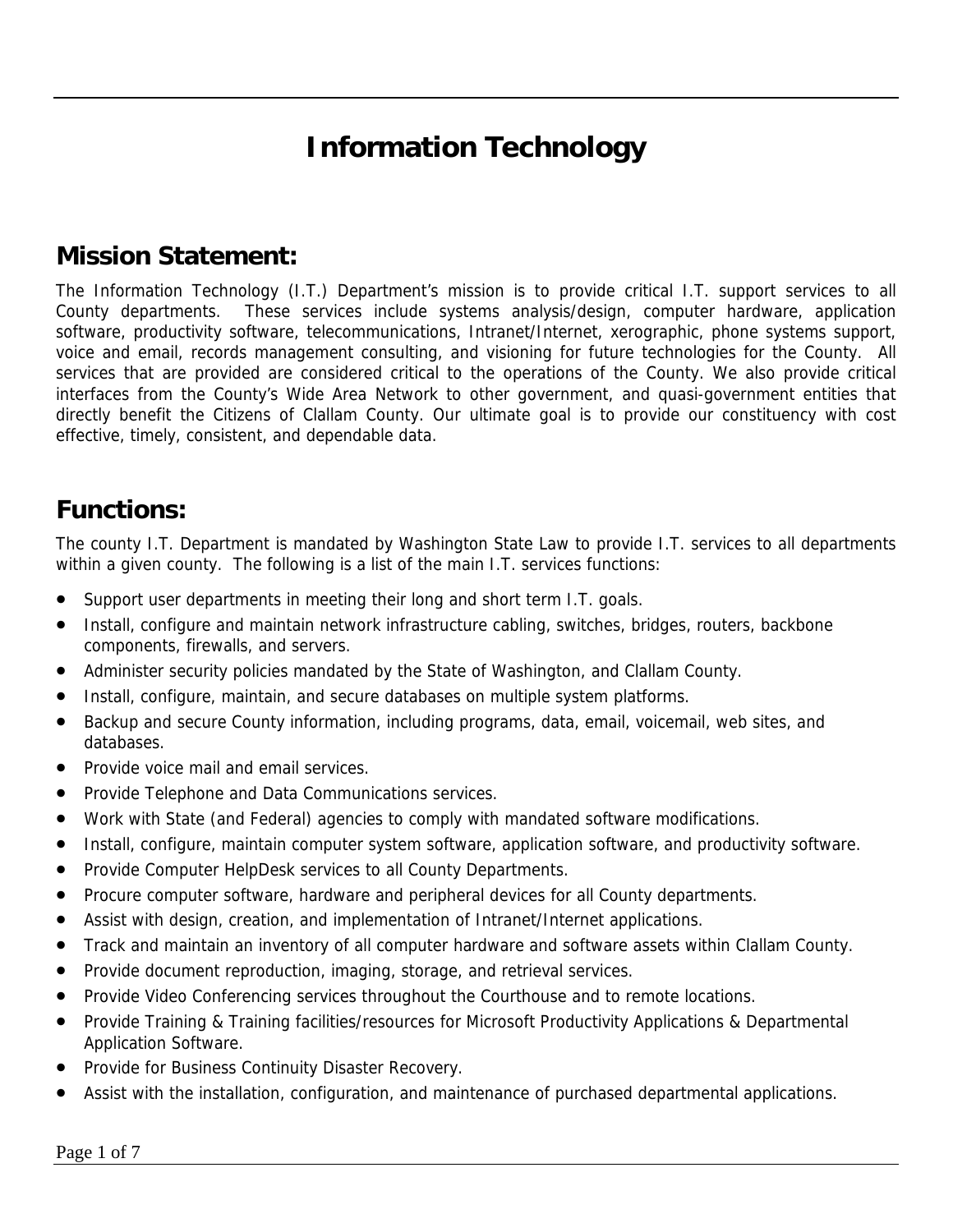- Provide information in a timely and courteous manner to County departments and the public including public records requests.
- Provide systems analysis and design services for all user departments.
- Design, create, implement, and maintain custom application software where I.T. skills are available.
- Host Servers and provide technical support for Peninsula Communications (PenCom)
- Provide support for the Public Safety Network and interface to Olympic Public Safety Communications Alliance Network (OPSCAN)

### **Long Term Goals:**

- Reduce the County's total cost of ownership by forming inter-governmental partnerships to share I.T. resources.
- Encourage Green initiatives by reducing power requirements, increased server virtualization, electronic recycling, and efficient air quality control.
- Provide reliable, secure, and easily accessible information and data to the citizens of Clallam County.
- Promote and support sound technology investments that enhance departmental operation, service delivery, and reduce processing cost by using technology.
- Address the need for a consistent and efficient means to backup and secure County data now stored on a variety of computer platforms.
- Participate with the carriers (PUD, CPI, Wave Broadband) for broadband connectivity to Sequim PD & Sheriff, Fire Districts, Forks DCII, Sheriff, & Health Dept., and CBCC. Evaluate NoaNet services like Internet connectivity (ISP), VoIP, and Video Conferencing from the PUD & DIS.
- Continue to implement virtual servers to replace existing physical servers.
- Implement virtual technology (thin client) at the workstation level.
- Develop and improve the county website to offer enhanced service and usability to citizens.
- Create County-wide imaging and records management solution.
- Provide a framework to address future e-discovery requests.
- Implement EDEN purchasing system for I.T. internal use.
- Migrate remaining Iseries data by vitalizing iSeries OS

### **Short Term Objectives:**

- Replace aging Polycom videoconferencing equipment & outsource the management.
- Migrate remaining iSeries applications and data off of CLALLAM (the old Compu-Tech server), and take old system out of service
- Switch spam filtering vendor from BrightMail to another vendor
- Create Food Service Database system.
- Enhance installation of VMWare and SAN systems.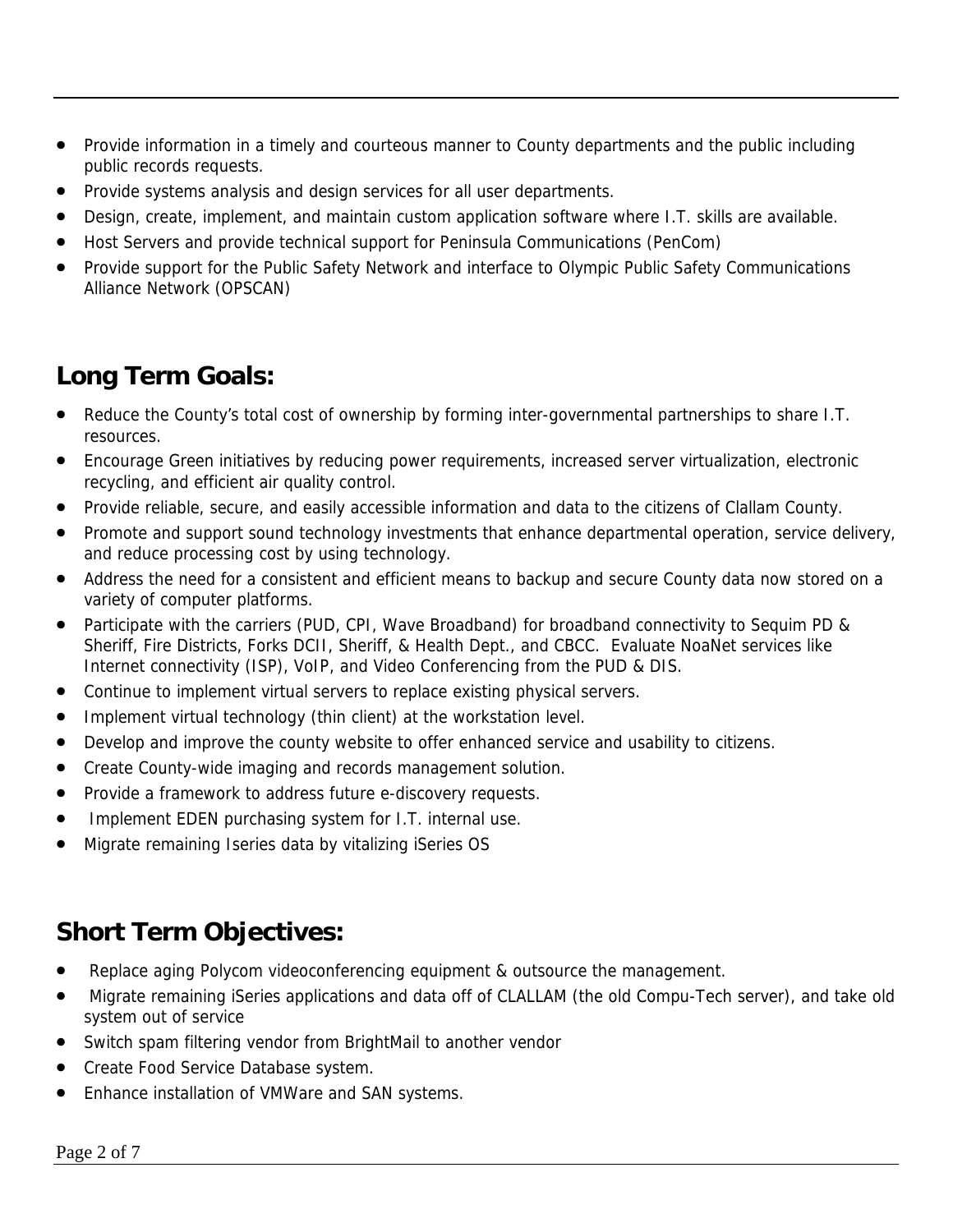- Migrate any remaining physical servers to virtual Server Windows 2003 systems.
- Continued implementation of Public Safety Network.
- Move file and printer servers to VMWare platform
- Update Disaster Recovery Plan.
- Evaluate possible disaster recovery sites.
- Complete Ethernet implementation for all servers and printers.
- Create and publish I.T. Services catalog
- Finish implementation of a new appraisal/tax collection system for the Assessor/Treasurer Departments.
- Replace Forks T1 link with fiber link.
- Work with state agencies to implement new document archiving and retention schedules.
- Train department contact in use of Contribute web maintenance software.
- Install malware hardware/software system to protect against web based viruses
- Evaluate ITIL management for Clallam I.T. Department

### **Accomplishments in 2009:**

- Replaced the County telephone and voice mail systems.
- Completed phase 1 installation for Assessor/Treasurer Appraisal and Tax Collection System.
- Provided production support for the Auditor's Eagle Recording system.
- Provide production support for the Clerk's Jury Management system.
- Implemented Blackberry Enterprise Server and configured 18 more mobile devices.
- Redesigned the County Internet site.
- Upgraded SAN by 2-terabytes for a total of approximately 5 terabytes.
- Completed upgrade of workstation Operating System software to service pack II
- Assisted end-users in solving various workstation, printer and application problems. Installed and configured new hardware, printers and applications.
- Responded to virus outbreaks, contained them, and eliminated them from the infected computers.
- Administered Active Directory domain and group policy
- Administered DNS, DHCP Servers
- Administered antivirus clients and servers
- Administered Internet and Intranet web-servers and content staging server.
- Administered IGN, Olympic Hosting and City of Port Angeles firewalls
- Administered remote access server with approximately sixty users.
- Administered Terminal Server, Webmail Server, Webmail Reverse Proxy Server.
- Documented hardware and software installation, configuration and maintenance procedures.
- Replaced all CRT monitors with flat panel displays to reduce energy needs (180 units).
- Replaced all desk top computers that were running at less that 2.0 Ghz (approximately 80 systems)
- Increased use of multi-function devices to handle printing, copying, scanning, and fax services.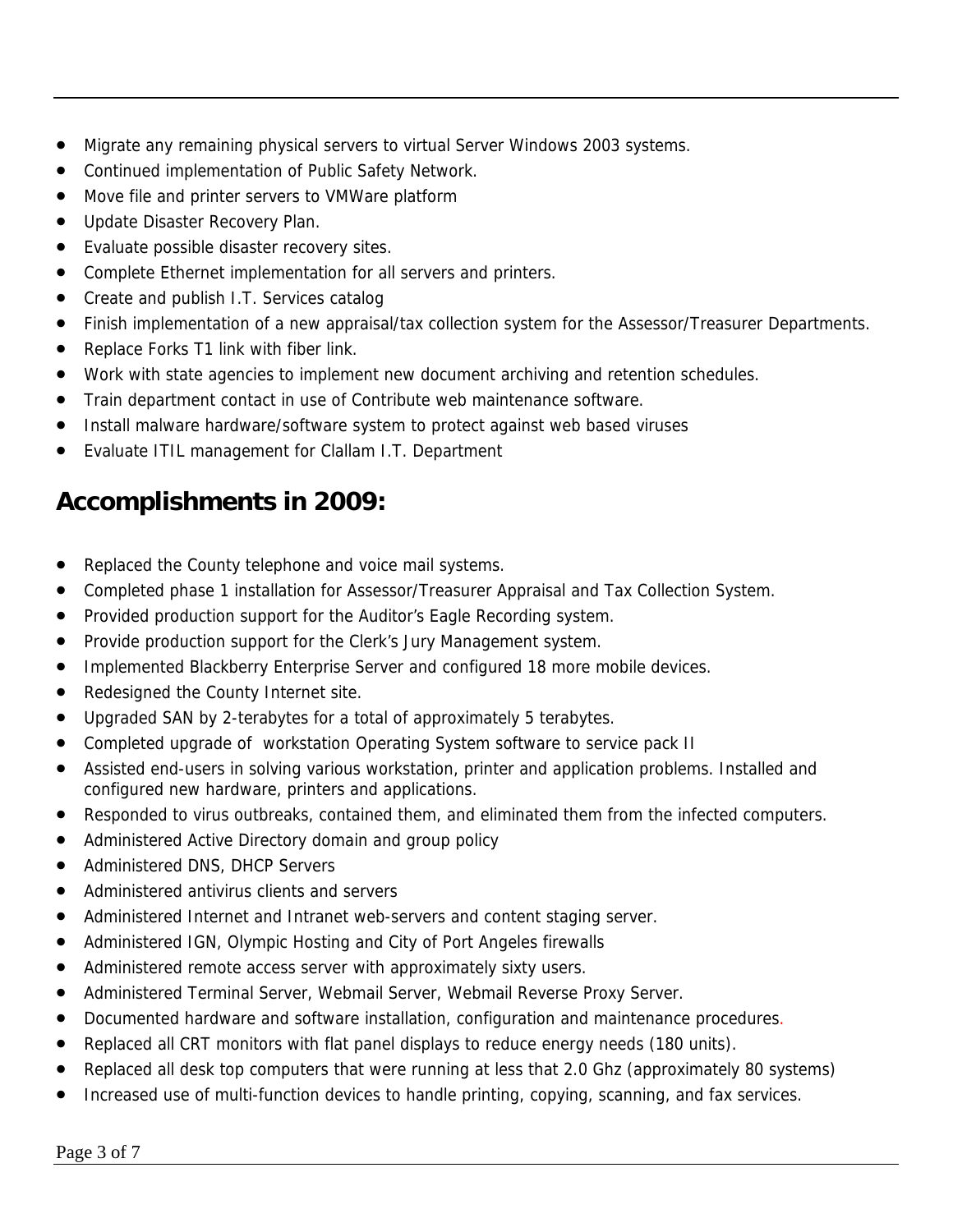- Completed physical inventory of all desktop computers, printers, and copiers.
- Completed PENCOM RIP&RUN project
- Installed new email archiving system (Archive Attender).
- Conversion of iSeries-based WebSmart RPG applications to Windows-based PHP.
- Implement True Automation PACS 9.0, Appraisal System, in the Assessor's Office, and migrated Compu-Tech Assessor's data.
- Establish purchasing agreements with TCPN (The Cooperative Purchasing Network), P.O.E (supplements KCDA contract), TechDepot (supplements U.S. Communities contract).
- Assisted Superior Court, in installing JAVS court recorder system
- Evaluated document imaging systems (LaserFiche, Tyler Eagle, OnBase (formerly Liberty Systems), for Superior Court Clerk's Office.
- Participated in the "Green Initiative", and currently evaluating desktop power management application system, to reduce the County's carbon footprint.
- Coordinated the implementation of a new phone system at the Prosecutor's Peabody satellite office.
- Added a Gigabit link to the Assessor/Treasurer offices.

#### **Performance Indicators:**

|                                 | 2007 Actual | 2008 Actual | 6/30/09 | 2010  |
|---------------------------------|-------------|-------------|---------|-------|
|                                 |             |             | Actual  | Goals |
| Network Availability            | 99.75%      | 99.75%      | 97.00%  | 99%   |
| IBM iSeries i5 520 Availability | 99.82%      | 99.82%      | 99.82%  | 99%   |

### **Workload Indicators:**

|                                                                        | 2007 Actual | 2008<br>Actual | 6/30/09<br>Actual | 2010<br>Estimate |
|------------------------------------------------------------------------|-------------|----------------|-------------------|------------------|
| <b>Virtualization &amp; Storage Area Network</b><br><b>Utilization</b> |             |                |                   |                  |
| Number of Virtual Servers                                              | 0           | 18             | 36                | 44               |
| Storage Area Network Size (Terabytes)                                  | $\Omega$    | 3              | 4                 | 6                |
| Internet:                                                              |             |                |                   |                  |
| Databases served on the Web                                            | 110         | 120            | 130               | 140              |
| Web Pages Hosted                                                       | 1400        | 1500           | 1600              | 1600             |
| - PDFs Hosted                                                          | 1200        | 1300           | 1400              | 1500             |
| - Pages of Programming Code                                            | 7000        | 8000           | 9500              | 9500             |
| <b>Clallam County Website Unique Public Access</b>                     | 200,000     | 300,000        | 180.000           | 360,000          |
| <b>Video-Conferencing:</b>                                             |             |                |                   |                  |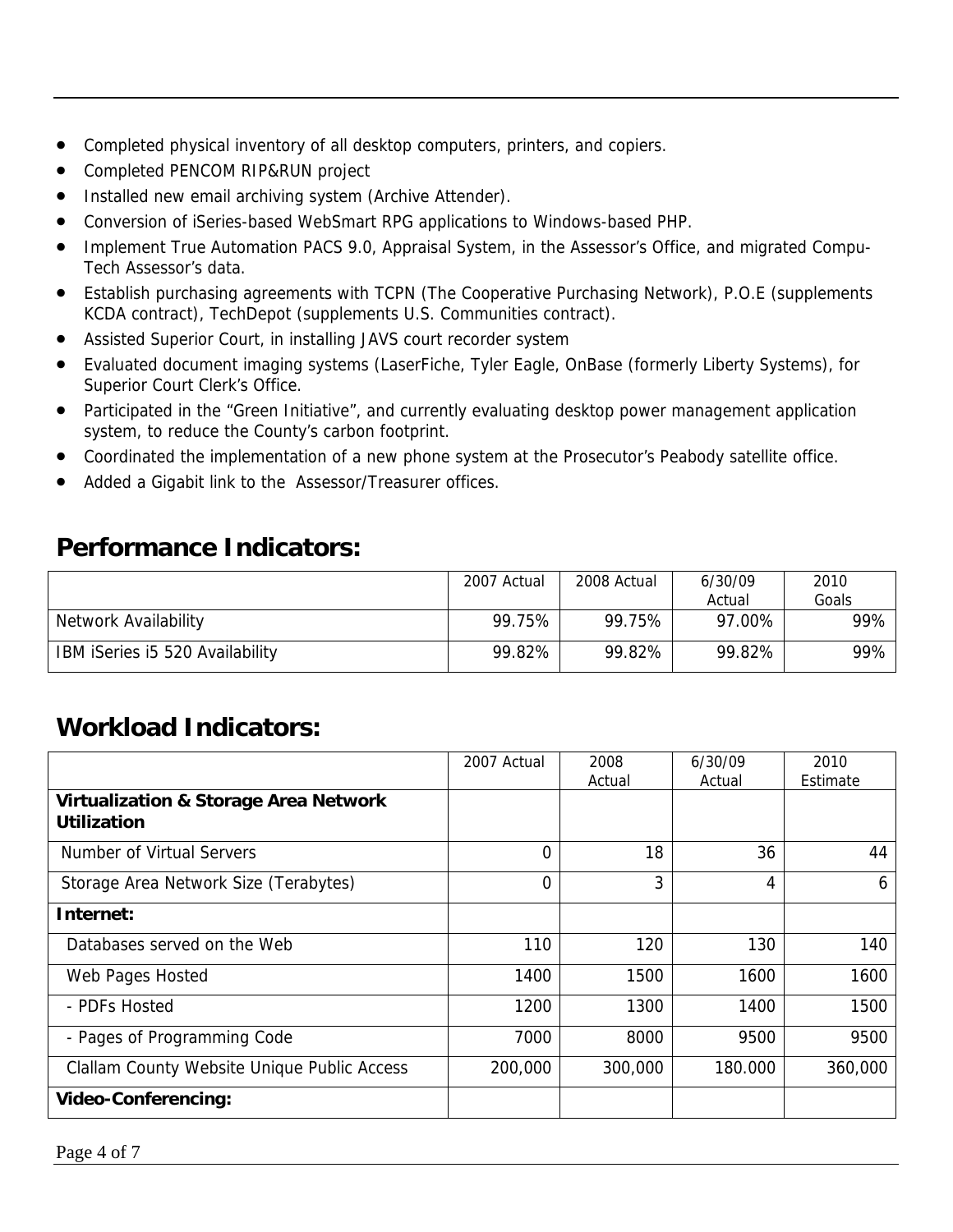| Number of Video-Conferencing Stations<br>Supported                   | 8              | 8              | 8              | 8              |
|----------------------------------------------------------------------|----------------|----------------|----------------|----------------|
| Hardware:                                                            |                |                |                |                |
| Number of PC's supported                                             | 433            | 470            | 480            | 490            |
| Number of Physical Network Servers Supported                         | 88             | 60             | 55             | 30             |
| Number of IBM Midrange ISeries Systems<br>Supported                  | 3              | 3              | 3              |                |
| Tele-communications:                                                 |                |                |                |                |
| Number of Phone Extensions Supported                                 | 515            | 530            | 530            | 530            |
| Number of State WA SCAN Accounts Supported                           | 570            | 575            | 575            | 575            |
| Number of Voice Mailboxes Supported                                  | 485            | 490            | 490            | 495            |
| <b>Trunk Lines Supported</b>                                         | 4              | 4              | 4              | 4              |
| T-1 Lines Supported (including 2 PRI Trunk<br>Lines)                 | 5              | 4              | 4              | 4              |
| Dark Fiber Lines Supported                                           | $\overline{2}$ | $\overline{2}$ | $\overline{2}$ | $\overline{2}$ |
| <b>Fiber Virtual Private Network Connections</b>                     | $\overline{2}$ | $\overline{2}$ | 2              | $\overline{2}$ |
| <b>CPI Fiber Ring Connections</b>                                    | 3              | 4              | 3              | 4              |
| <b>Business Applications:</b>                                        |                |                |                |                |
| Number of Cascade CAMS Users/workstation<br>Supported                | 8              | 12             | 13             | 16             |
| Number of CompuTech System/Eden Users<br>Supported                   | 87             | 250            | 260            | 260            |
| Number of True Automation/PACS Users                                 | $\Omega$       | 0              | 18             | 28             |
| Number of TideMark Permit Plan Users<br>Supported                    | 45             | 45             | 45             | 45             |
| Number of Tyler Eagle Users Supported                                |                |                | 15             | 15             |
| Number of GIS ARC/INFO Users Supported                               | 4              | 4              | 4              | $\overline{4}$ |
| State of WA Administrator of Courts SCOMIS<br><b>Users Supported</b> | 18             | 18             | 18             | 18             |
| State of WA Administrator of Courts DISCUS<br><b>Users Supported</b> | 20             | 20             | 20             | 20             |
| State of WA Administrator of Courts JUVIS Users<br>Supported         | 40             | 40             | 40             | 40             |
| <b>Productivity Applications:</b>                                    |                |                |                |                |
| MS Outlook/Exchange Clients Supported                                | 470            | 475            | 480            | 480            |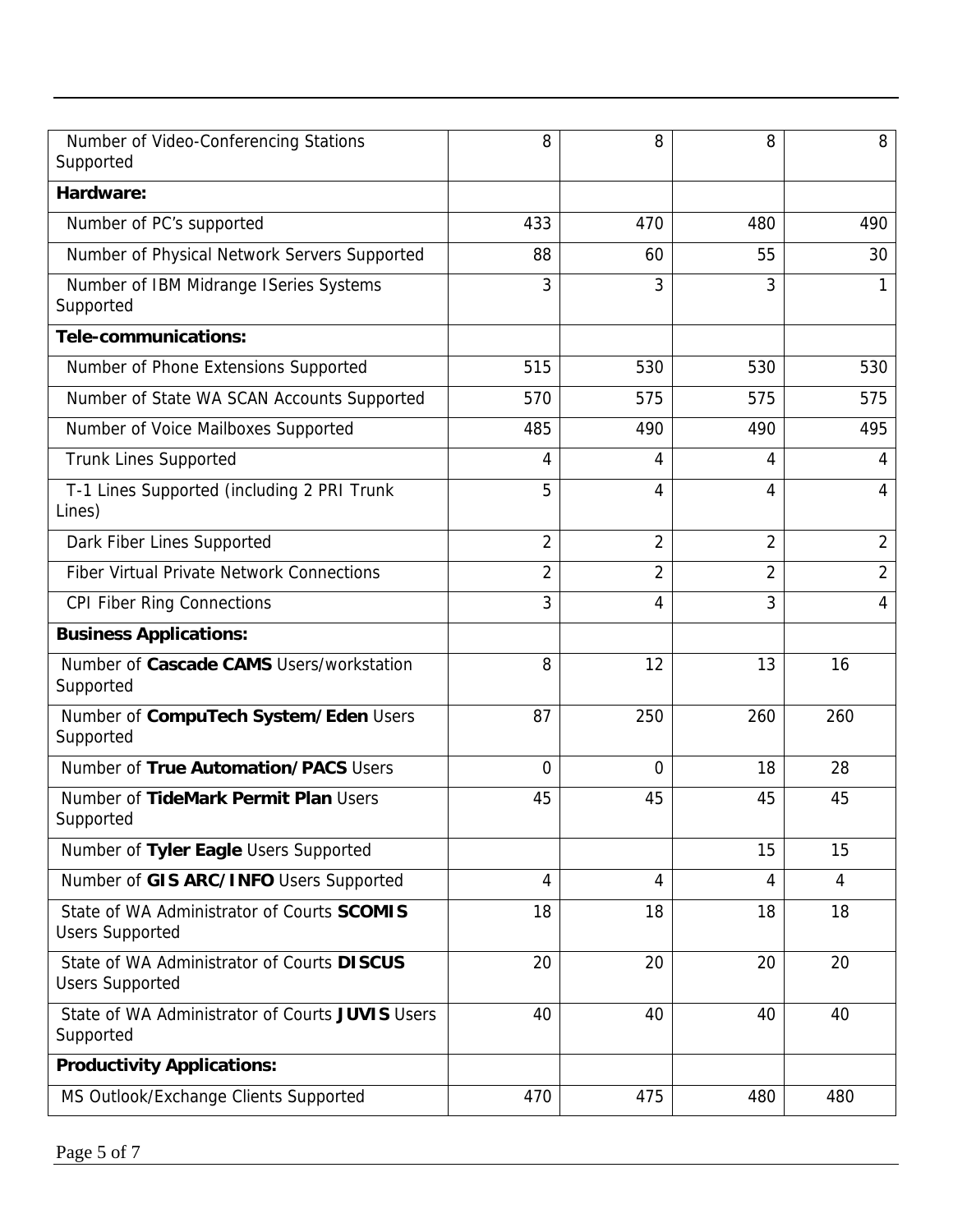| <b>Exchange Mailboxes</b>             | 480  | 490  | 490 | 495  |
|---------------------------------------|------|------|-----|------|
| <b>MS Office Users Supported</b>      | 420  | 425  | 425 | 420  |
| <b>Work Orders:</b>                   |      |      |     |      |
| Work orders received (Job Track Jobs) | 1190 | 1000 | 537 | 1100 |

# **Staffing Level:**

|                              | 2007 Actual | 2008     | 6/30/09 | 2010             |
|------------------------------|-------------|----------|---------|------------------|
|                              |             | Actual   | Actual  | Budaet           |
| <b>Full Time Equivalence</b> | 9.44        | .44<br>Ω | 9.44    | 0 1 2<br>ن ۱ ، ۱ |

# **Operating Budget**

#### **Revenues:**

|                                | 2007 Actual | 2008<br>Actual | 6/30/09<br>Actual | 2010<br><b>Budget</b> |
|--------------------------------|-------------|----------------|-------------------|-----------------------|
| Taxes                          |             |                |                   |                       |
| Licenses and Permits           | $\Omega$    | 0              | 0                 |                       |
| Intergovernmental Revenues     |             | 0              |                   |                       |
| Charges for Goods and Services | 124,236     | 136,625        | 133,046           | 107,116               |
| <b>Fines and Forfeits</b>      |             |                |                   |                       |
| <b>Miscellaneous Revenues</b>  | $\Omega$    | 17,617         |                   |                       |
| Non-revenues                   | 0           | 0              | 0                 |                       |
| <b>Other Financing Sources</b> |             |                | 0                 |                       |
| <b>General Tax Support</b>     | 953,887     | 937,845        | 437,826           | 1,157,597             |
| <b>TOTAL</b>                   | \$1,078,123 | \$1,092,087    | \$570,872         | \$1,264,713           |